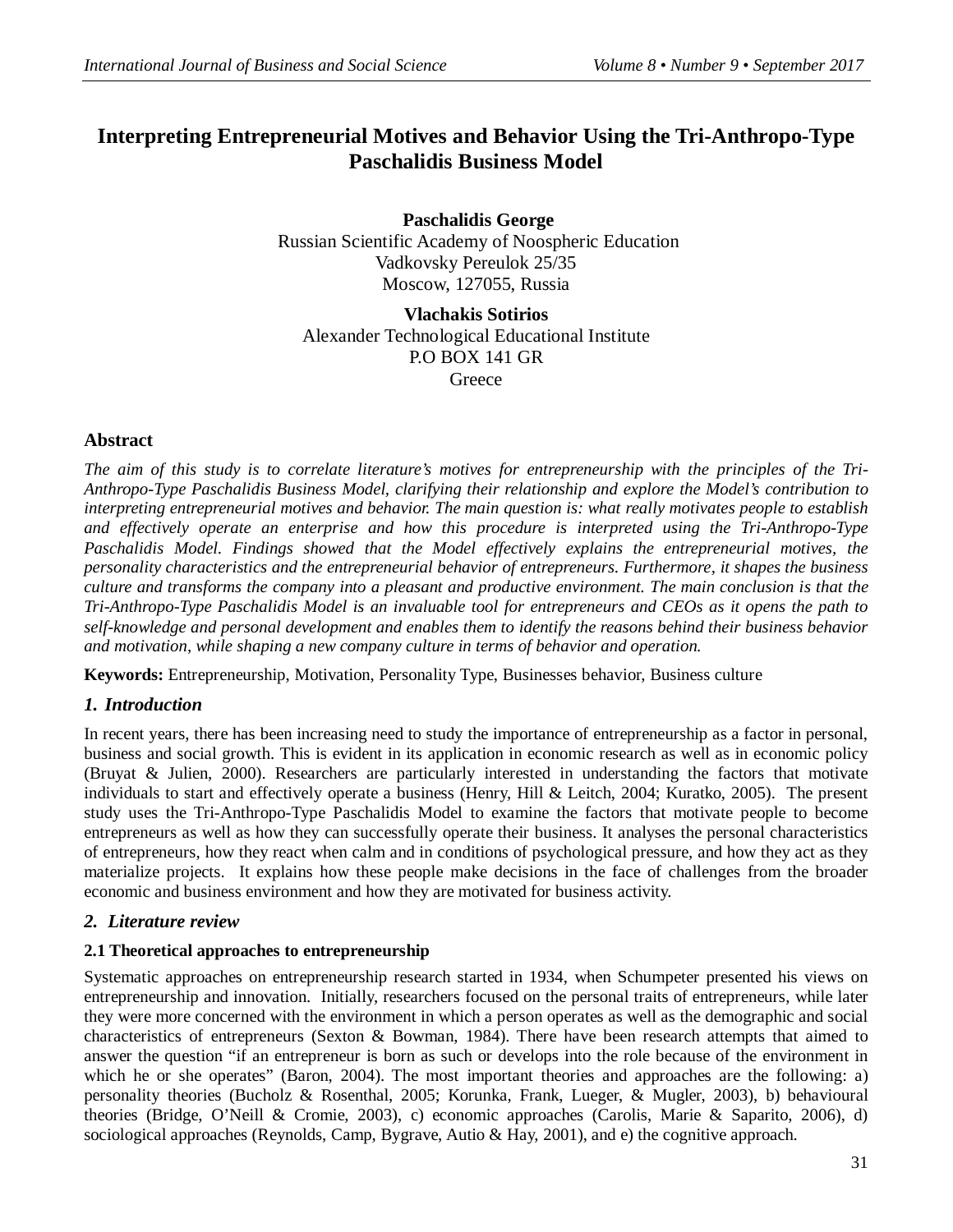*Personality theories* argue that the business activity of some people, unlike others, is attributed to the characteristics of their personality. The most basic ones are:

*Need for achievement*, which means that the entrepreneur is a person with a high need for the achievement of goals and is motivated by that so long as this need is not satisfied.

*The internal locus of control*, which shows that the person believes that he himself is in control of the events of his life.

*Self-efficacy*, which is defined as a person's conviction about what he is able to do with his own capabilities (Korunka et al., 2003).

*Entrepreneurial culture and entrepreneurial spirit,* which an individual exhibits (Bucholz & Rosenthal, 2005). *Risk taking propensity*, because entrepreneurship is intertwined with risk-taking.

*Behavioral theories* study entrepreneurship based on the environment in which a person operates. They argue that the abilities/qualities of an individual such as creativity, responsibility, management, communication, decision making or innovation and the characteristics a person has such as self-confidence, enthusiasm, mood for independence, perception and attitude towards risk are all important when environmentally a trigger event occurs and, at the same time, there is a supporting mechanism that provides the necessary encouragement (Bridge et al., 2003).

*Economic approaches* argue that perceptions of business may affect the evaluation of business opportunities, but maintain that this is a reaction provided under the stimulus of the external environment (Shane & Venkataraman, 2000)*.*

*Sociological approaches* argue that the recognition of business opportunities occurs within the social environment that permits and/or promotes entrepreneurship, providing business opportunities. Various demographic characteristics of the individual such as age, gender, level of education, professional experience, and the parent's economic level play an important role (Reynolds et al., 2001).

*The cognitive approach* argues that personal characteristics play a major role in whether someone will become an entrepreneur or not; nevertheless, they consider the period before the start of the business particularly important in the decision-making process. Choosing entrepreneurship as a career option is based on the evaluation of reality, the assessment of the individual's own skills and the presence or absence of the necessary resources.

Despite the extensive scientific research, researchers have not arrived at any commonly accepted conclusions that could become development tools for the business world. The following questions remain relevant today: "What are the reasons some people are motivated to start their own businesses while others are not, despite the identical environmental conditions? And how can they operate their business successfully?" The purpose of the present study is to answer these interesting and perennial questions, basing its research on the principles of the Tri-Anthropo-Type Paschalidis Business Model.

#### **2.2. The Tri-Anthropo-Type Paschalidis Model and brain function**

#### **2.2.1 The basic principles of the Tri-Anthropo-Type Paschalidis Model**

The Tri-Anthropo-Type Paschalidis Model connects the brain with personality, behavior and the way in which people perceive, manage, and act out their emotional and biological functions (Paschalidis, 2014b; Paschalidis & Stathopoulou, 2012a). The basic principles of the Model are as follows:

According to the Model, every person belongs to only one of three distinct personality Types, the Types A, B or C, differentiated mainly by the brain function and plasticity. The three personality Types are classified according to certain physiological, neuroanatomical, and neurochemical characteristics as well as personality traits, which are genetically determined and inherited from one's biological parents (Paschalidis & Stathopoulou, 2012a). The three personality Types originate from differentiations in the function of the three brain structures of the limbic system: the temporal lobe, the amygdala, and the hippocampus (Paschalidis & Stathopoulou, 2012b). Under conditions of intense pressure, the function of the neurotransmitters serotonin and/or dopamine in the above structures becomes disrupted because of the hyperfunctioning of these brain structures (Paschalidis, 2013, 2015). In cases where large amounts of serotonin are stored in the temporal lobe, certain personality and behavioral traits appear that belong to Type A. Type A is visual, processes information instantly, and acts immediately/instantaneously.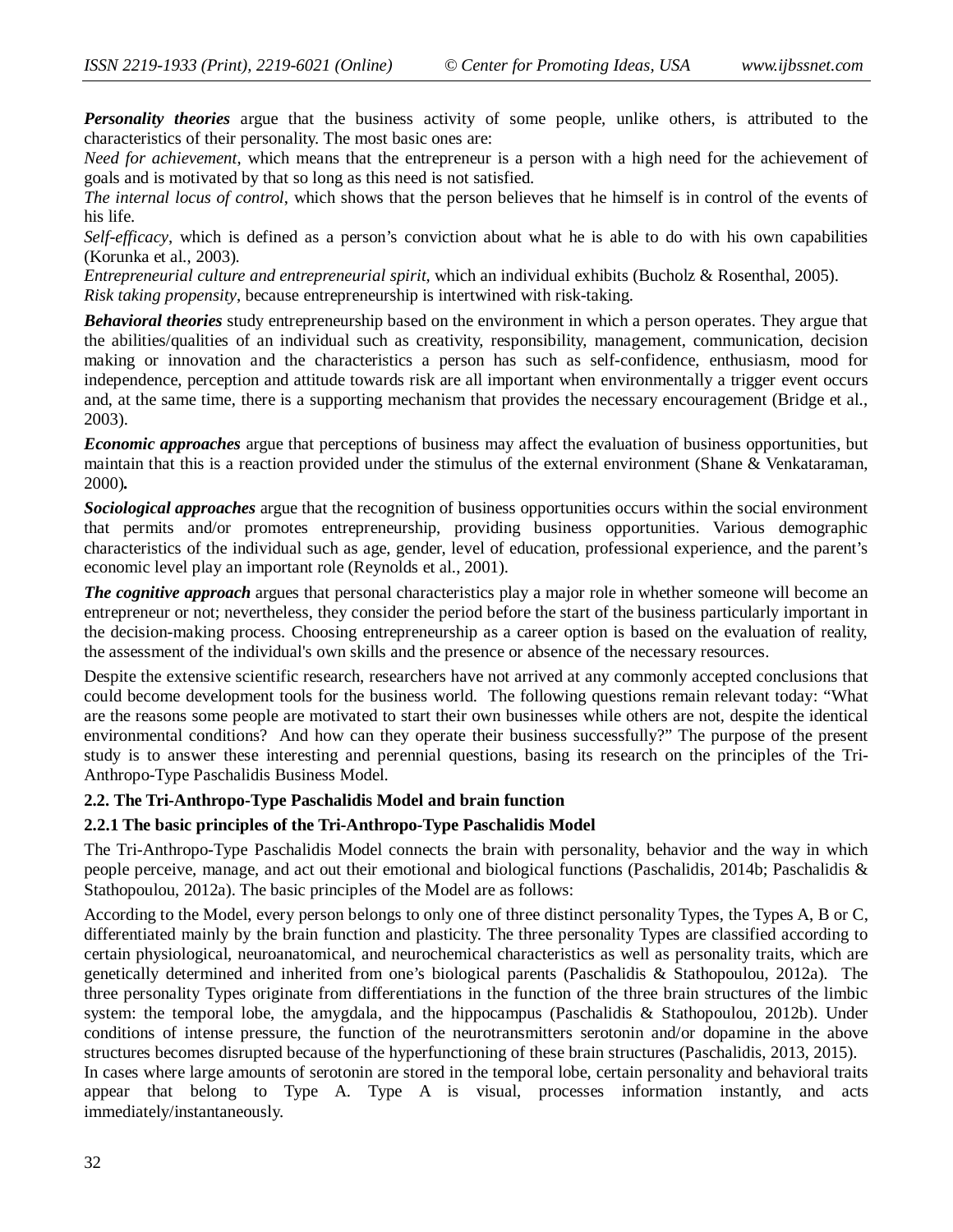| <b>Type A in calm conditions</b>                   | <b>Type A under stress</b>                                           |
|----------------------------------------------------|----------------------------------------------------------------------|
| Leader                                             | Cannot direct, panics, and is tired by responsibility                |
| Spontaneous guide                                  | Oppressive leader                                                    |
| Inspired visionary, clear thinker, problem-solver  | Inactive, without clarity of thought for problem<br>solving          |
| Practical, calm, careful, effective in action      | Haste leads to impatience and carelessness                           |
| Quick, can create everything                       | Hasty, destroys everything                                           |
| Quickly, effectively adapts to forthcoming changes | Finds it difficult to accept change                                  |
| Keeps his/her promises                             | When feeling hurt, she forgets all promises she has<br>made          |
| Does not know what pressure means                  | Little tolerance for pressure                                        |
| Makes comments to elevate others                   | Makes<br>comments without<br>of<br>thought<br>the<br>consequences    |
| Takes risks to achieve quick results               | Takes risks in search of a solution, but creates<br>problems instead |
| Acts without being affected by the larger picture  | Gets annoyed by the larger picture and is not<br>effective           |
| Breaks rules in order to achieve quick results     | Gets annoyed by rules and is not effective                           |
| Optimistic with results                            | Pessimistic, without result                                          |
| Perfect management                                 | Lack of management                                                   |
| Polite, with good manners                          | Temperamental, abrupt, indelicate                                    |
| Overcomes obstacles                                | Drowns in the face of obstacles and gives up                         |

|  | Table 1: Characteristics of Type A entrepreneurs |  |  |
|--|--------------------------------------------------|--|--|
|--|--------------------------------------------------|--|--|

G. D. Pashalidis: Tri-Anthropo-Type. New era in entrepreneurship

## **Table 2: Characteristics of Type B entrepreneurs**

| <b>Type B</b> in calm conditions                      | <b>Type B under stress</b>                                |
|-------------------------------------------------------|-----------------------------------------------------------|
| Motherly / fatherly guide                             | Cannot impose on others                                   |
| Carefulness brings good results                       | Caution causes them stress, does not bring about          |
|                                                       | results                                                   |
| Self-confident when knows the field of action         | Insecure                                                  |
| Meticulous, organized                                 | Wastes time over organization                             |
| Accepting and trusting                                | Suspicious and cautious                                   |
| Has good ideas and brings about results               | Gets lost in thoughts and cannot bring about results      |
| Patient                                               | Stressed out because of endless patience                  |
| Polite and cooperative                                | Conservative                                              |
| Will not make negative comments for others            | Makes comments that upset others                          |
| Cautious in face of change but will move ahead        | Gets stressed over future changes and do not move         |
|                                                       | ahead                                                     |
| Pays heed to criticism of others but not affected     | Is greatly affected by criticism                          |
| Often agrees with others so as not to cause           | Often disagrees with what others<br><sup>is</sup><br>say: |
| problems but remain likeable                          | reactionary                                               |
| Compromises in order to be effective                  | Uncompromising in order to have his/her way               |
| Will risk after checking all possible consequences    | Risk-taking is too stressful                              |
| Pays great attention to the whole picture in order to | Gets stressed out over the larger picture and             |
| be effective                                          | cannot bring about results                                |
| Theoretical and analytical thinker                    | Wastes time in analytical thought and slow action         |

G. D. Pashalidis: Tri-Anthropo-Type. New era in entrepreneurship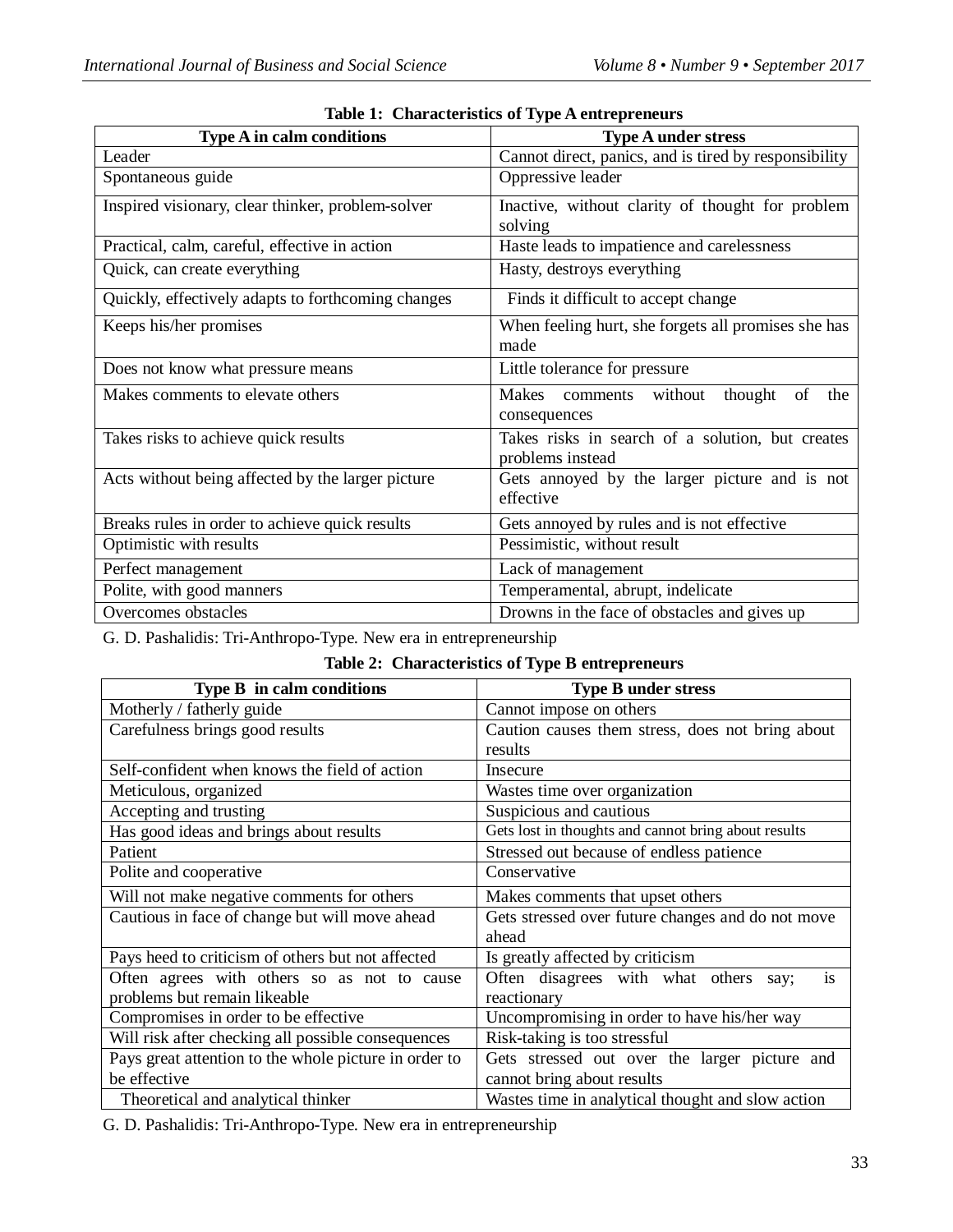| Type C in calm conditions                             | <b>Type C under stress</b>                          |
|-------------------------------------------------------|-----------------------------------------------------|
| Imposing leader                                       | Commanding leader                                   |
| Hardworking, a fighter                                | Demands hard work by others as well                 |
| Trusts only those he considers his own people         | Suspicious and controlling with everything          |
| Overcomes a problem to avoid mistakes                 | Becomes obsessed with the problem                   |
| Fair according to his/her code of ethics              | Self-centered: expects everyone to follow<br>his    |
|                                                       | fairness                                            |
| Demanding                                             | Revengeful                                          |
| Will not give up on the company because he/she        | Will invest everything (life, family) even for      |
| cannot stand failure                                  | something that cannot be solved and is doomed to    |
|                                                       | failure                                             |
| Disregards the whole picture because<br>he/she        | Dismisses the whole picture and goes only after the |
| focuses on the target at hand                         | target                                              |
| Steadfast, with stamina                               | His/her persistence destroys his/her life           |
| Is not afraid of the target and must bring results by | Dashes forward and disregards even his own life in  |
| any means                                             | order to bring about results                        |
| Makes his/her own rules                               | Forces others to follow his/her rules               |
| Tough negotiator who brings about results             | Rigid negotiator who cannot bring about results     |
| Cooperative when the prospects for achievement        | Non-cooperative when the prospects of achievement   |
| are high                                              | are low                                             |
| His/her persistence for perfection brings about       | Is tortured by his/her need for perfection and      |
| results                                               | demands perfection by others                        |

|  |  |  | Table 3: Characteristics of Type C Entrepreneurs |
|--|--|--|--------------------------------------------------|
|--|--|--|--------------------------------------------------|

G. D. Pashalidis: Tri-Anthropo-Type. New era in entrepreneurship

In the case that a large amount of dopamine is stored in the amygdala, traits appear that belong to the Type B. Type B is auditory, processes information successively, and is consequently cautious in action. People who experience dysfunction in both dopamine and serotonin exhibit characteristics that belong to Type C. Type C individuals are kinesthetic, they process information with persistence and attention to detail and persist in achieving their goals (Paschalidis & Stathopoulou, 2012c; Paschalidis, 2014d). The Model introduces what it defines as the "dominant gene" factor, which determines the way each person handles and manages his life and relationships (Paschalidis, 2014e). This also plays significant role in Type-specific characteristics (Paschalidis, 2012a, 2012b & 2012c).

#### **2.2.2. The personality and behavior of an entrepreneur based on the Paschalidis Model**

Through the Tri-Anthropo-Type Paschalidis Model, entrepreneurs can develop according to the steps below:

- 1. by recognizing and maximizing their abilities and by acknowledging and overcoming the extremes in their behavior
- 2. by knowing the personalities and reinforcing the strengths of their employees so that they perform to the maximum even in positions that are not compatible with their Type
- 3. by knowing which approach and motivation fits each employee, according to his Type
- 4. by choosing the right people for the right positions
- 5. by reinforcing teamwork and by establishing a harmonious relationship among employees, the result being increased productivity and improved communication among departments of the company
- 6. by knowing the Types and weaknesses of their clients and suppliers, the result being better interpersonal relations and more effective cooperation with them
- 7. by knowing their Type, employees overcome their own weaknesses so that they be happier in their workplace and safeguard themselves against mental and physical disease (Paschalidis, 2014a, 2014c).

According to the Model, the personality traits and the activity of employers are determined by the brain's neurotransmitters (Paschalidis, 2014c). For Type A, serotonin, the neurotransmitter of "action", plays the most significant role: when it is at low levels in the brain, Type A is fast and effective, while, when at high levels, he is extremely hasty with negative results in his actions.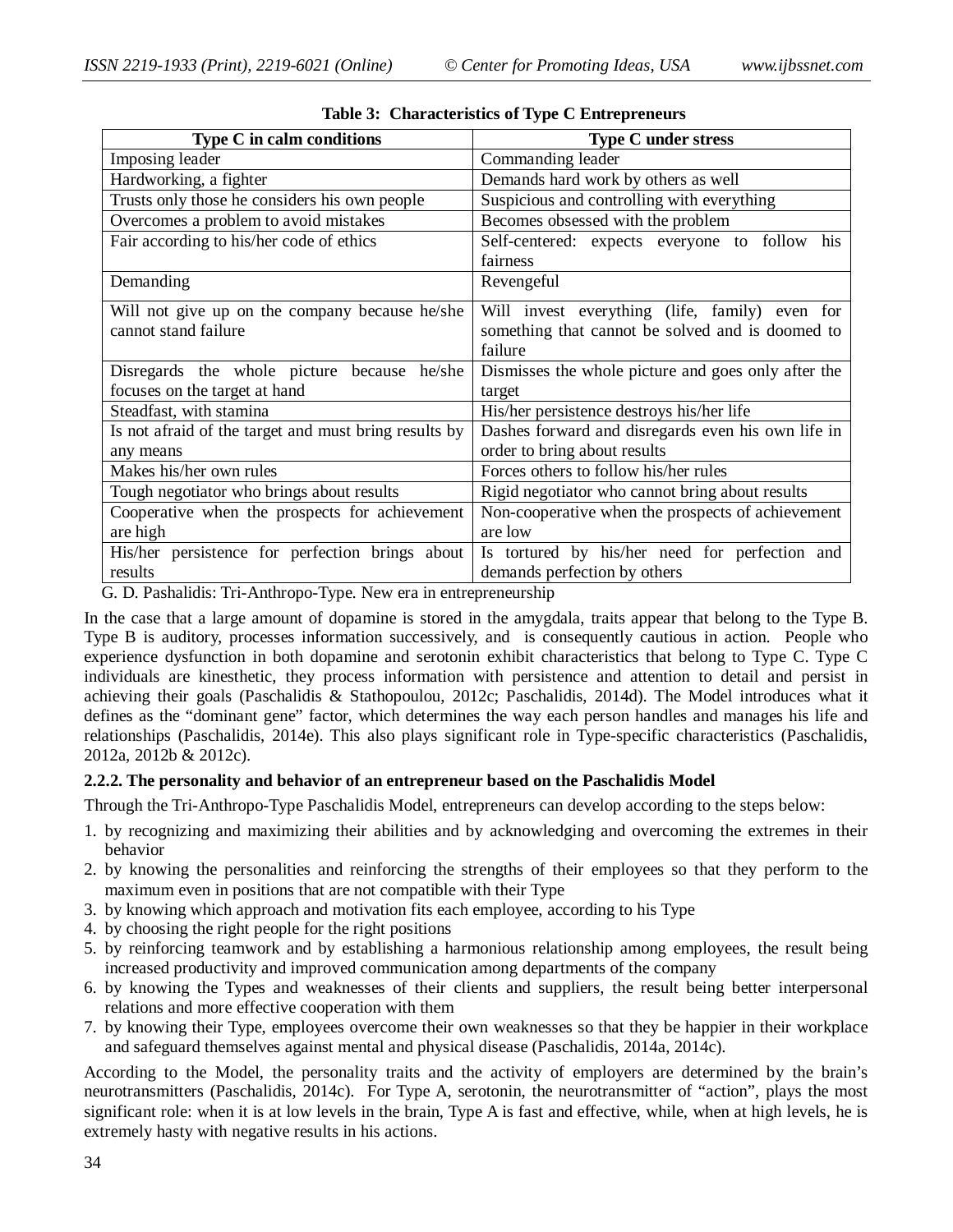For Type B, dopamine, the neurotransmitter of "management", plays the most important role: at low levels, it allows the person to take action, but at high levels it condemns the person to cyclical, repetitive thoughts that force him to delay and postpone his action(s). For Type C, action is determined by the simultaneous function of both serotonin and dopamine. When serotonin and dopamine are in the right and sufficient quantity in the brain, then people have calm, swift and efficient action. When, however, the levels of both these hormones are high, they force the person to impose on those around him, and when people around him cannot perform to his expectations, he rejects them (Paschalidis, 2015).

In Type A entrepreneurs, haste and tension give them agility in overcoming obstacles and make them practical, confident, and perceptive. Their inner tension makes them spontaneous and forces them to quick action and risktaking. It makes them impatient, quick-tempered, and quick to abandon fruitless endeavors (Paschalidis, 2014c). Type B entrepreneurs are careful, patient, with great self-control and a great sense of responsibility towards fulfilling their goals, since their brain function directs them to management and elaboration. They are well organized, diplomatic, and capable in their calculations and their programming. Their tendency to worry and fear makes them careful in their actions; that is why they need time in the execution of goals. They never fail in their

decisions because they do not engage in dangerous moves (Paschalidis, 2014c). Persistence and passion make Type C entrepreneurs systematic, innovators, hard workers, stubborn, perfectionists. They are distinguished for their ability to materialize goals. They are highly demanding and want to exert influence on those around them. They never abandon a problematic situation (Paschalidis, 2014c).

| A Type employers                                                        |                                                                                                          |  |
|-------------------------------------------------------------------------|----------------------------------------------------------------------------------------------------------|--|
| under normal circumstances                                              | in conditions of psychological stress                                                                    |  |
| Very productive in demanding projects Effective in crisis<br>management | By stress induced panic irritable, nervous Ineffective<br>in demanding projects and in crisis management |  |
| Quickly take care of pending obligations                                | Disregard pending obligations                                                                            |  |
| They are practical and execute projects by finding the easiest          | Lightning-fast reactions, cannot think sequentially,                                                     |  |
| and fastest solutions                                                   | make the wrong decisions                                                                                 |  |
| Quick and clear thought                                                 | Feel they are choking in the workplace                                                                   |  |
| They manage their company calmly, enthusiastically and                  | They are so nervous in their actions that they lose                                                      |  |
| spontaneously                                                           | sight of their goal                                                                                      |  |
| They invest in secure and productive ventures                           | Nervousness makes them lose clarity of thought and                                                       |  |
|                                                                         | the vision of where to invest                                                                            |  |
| Have clarity of thought and the readiness to abandon an                 | Panic and nervousness lead them to thoughtless                                                           |  |
| unprofitable venture                                                    | actions and finally to failure                                                                           |  |

|  | Table 4. A-Type employers' actions under normal circumstances and under stress |  |
|--|--------------------------------------------------------------------------------|--|
|  |                                                                                |  |

**Table 5. B-Type employers' actions under normal circumstances and under stress**

| <b>B-Type employers</b>                                                                                              |                                                                                                                                                                |  |
|----------------------------------------------------------------------------------------------------------------------|----------------------------------------------------------------------------------------------------------------------------------------------------------------|--|
| under normal circumstances                                                                                           | in conditions of psychological stress                                                                                                                          |  |
| Are productive, manage crisis with discretion and diplomatic<br>deftness                                             | Are extremely cautious and get lost in their thoughts                                                                                                          |  |
| They can handle difficult situations with meticulousness; they<br>can find solutions                                 | Fear and insecurity lead them to a constant study of<br>obstacles, thus blocking their action                                                                  |  |
| They process data quickly and analytically and then enter into<br>action                                             | They don't overcome obstacles easily                                                                                                                           |  |
| They invest safely in profitable ventures                                                                            | When faced with a problem, they check constantly all<br>possible solutions and analyze all details, arriving at a<br>solution quite late                       |  |
| Their planning and calculating abilities help them organize<br>quickly and easily their company                      | Extreme caution and worry, constantly investigate possible<br>dangers and proceed very slowly to the execution of a<br>project                                 |  |
| When planning to invest, they have clarity of thought and<br>quickly move through all the details before proceeding. | Lose their managerial abilities because stress leads them to<br>endless and winding thoughts and constant observation.<br>That is why their action is delayed. |  |
| Decide to abandon an unprofitable venture after making<br>estimations and calculations                               | They suffer under the stress of how to best manage their<br>company                                                                                            |  |
| The best financial advisors in a company                                                                             | They always arrive at success exhausted                                                                                                                        |  |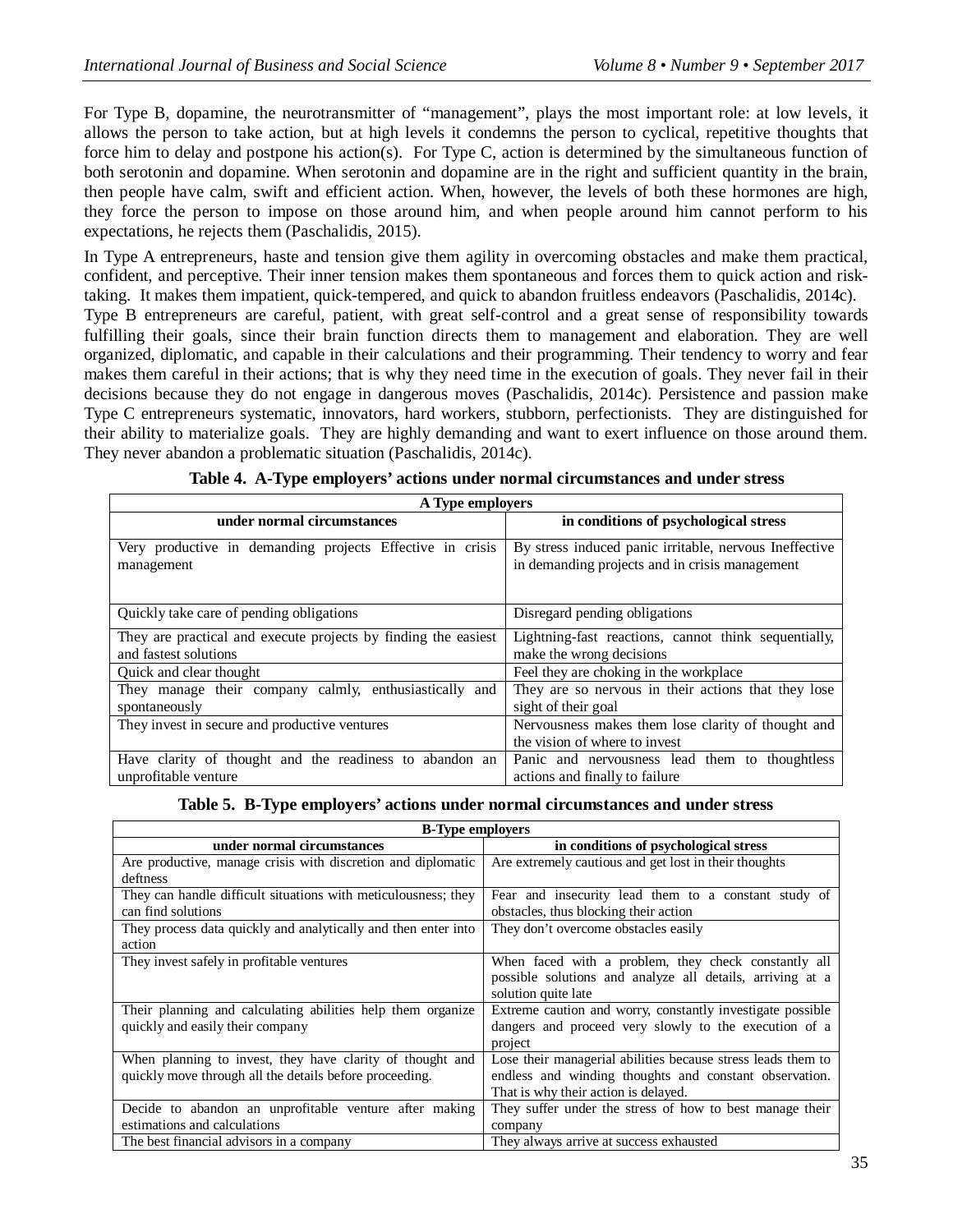| C Type employers                                      |                                                         |  |
|-------------------------------------------------------|---------------------------------------------------------|--|
| under normal circumstances                            | in conditions of psychological stress                   |  |
| Are the best and most productive employers since they | Are the toughest and most demanding employers; they     |  |
| are not deterred by obstacles                         | impose their rules and demand of others to comply to    |  |
|                                                       | them                                                    |  |
| Persist and handle demanding projects successfully;   | Are fighters and tough in highly demanding projects     |  |
| effective in crisis management                        | but their obsessiveness prevents them from managing a   |  |
|                                                       | crisis successfully                                     |  |
| See the company's problems and make the necessary     | Their stubbornness clouds their thinking and makes      |  |
| changes in order to solve them                        | them "stick" to the problem without being able to see   |  |
|                                                       | the solution                                            |  |
| Complete their projects successfully and organize all | Performance stress makes them "stick" to a problem      |  |
| their employees                                       | instead of overcoming it                                |  |
| Try to foresee and overcome all potential impediments | Become passionate with their goal and persist in order  |  |
| on the way to success                                 | to conquer it. They make radical changes disregarding   |  |
|                                                       | consequences                                            |  |
| Are exemplary managers of their company: calm, fair,  | Their workplace is a military camp                      |  |
| inspiring others to follow their example              |                                                         |  |
| Can determine profitable companies or stocks and      | Lose their ability to determine where to invest         |  |
| invest in them                                        |                                                         |  |
| Can detect obstacles and find solutions so they can   | Their persistence leads them to take care of everything |  |
| salvage an unprofitable venture                       | themselves and at the same time to dominate over their  |  |
|                                                       | employees so that they work harder                      |  |
| Are the most effective in salvaging companies through | Their obsession with detail does not allow them to      |  |
| their hard work and persistence                       | handle pending matters quickly                          |  |

**Table 6: C-Type employers' action under normal circumstances and under stress**

### *3.Methodology*

The methodology is based on qualitative and quantitative data which were collected in a systematic four-step approach.

**Step 1**: Information about entrepreneurs' business background was collected by conducting individual interviews. The interviews have given special emphasis on the parameters that prompted them to enter the business field. In addition, the basic principles of their personal management philosophy were clarified.

**Step 2:** Τhe "Tri-Anthropo-Type" personality questionnaire was applied to 50 entrepreneurs, members of the Hellenic Business Network (ΕΠΙΔΕ), to identify their Types.

**Step 3**: Having these entrepreneurs and CEOs (wherever the latter existed) attend a three-day seminar conducted by Professor Dr. George Paschalidis who developed the Model, focusing on the application of the Model in a company, for them to learn how to apply the Model to the employees of their business.

**Step 4**: Application of the Model in ten (10) selected businesses—four in Thessaloniki, Greece, four in Athens, Greece, and two in Warsaw, Poland- for one year. Entrepreneurs were trained to identify the Types of their employees by administering questionnaires and conducting interviews, and to apply the Model on the employees.

The employers gave new responsibilities and new forms of motivation to their employees based on the traits of their Type. Newly-hired employees were placed in positions that fit their Type. The companies were monitored over one year; advice was periodically given by Prof. Paschalidis and semester reports were written concerning the employees' cooperation and general productivity in combination with the goals the employers had set.

Finally, in-depth structured interviews were conducted with the entrepreneurs, before and after the application of the Model in their companies, focusing on entrepreneurial behavior and motives and on personality characteristics.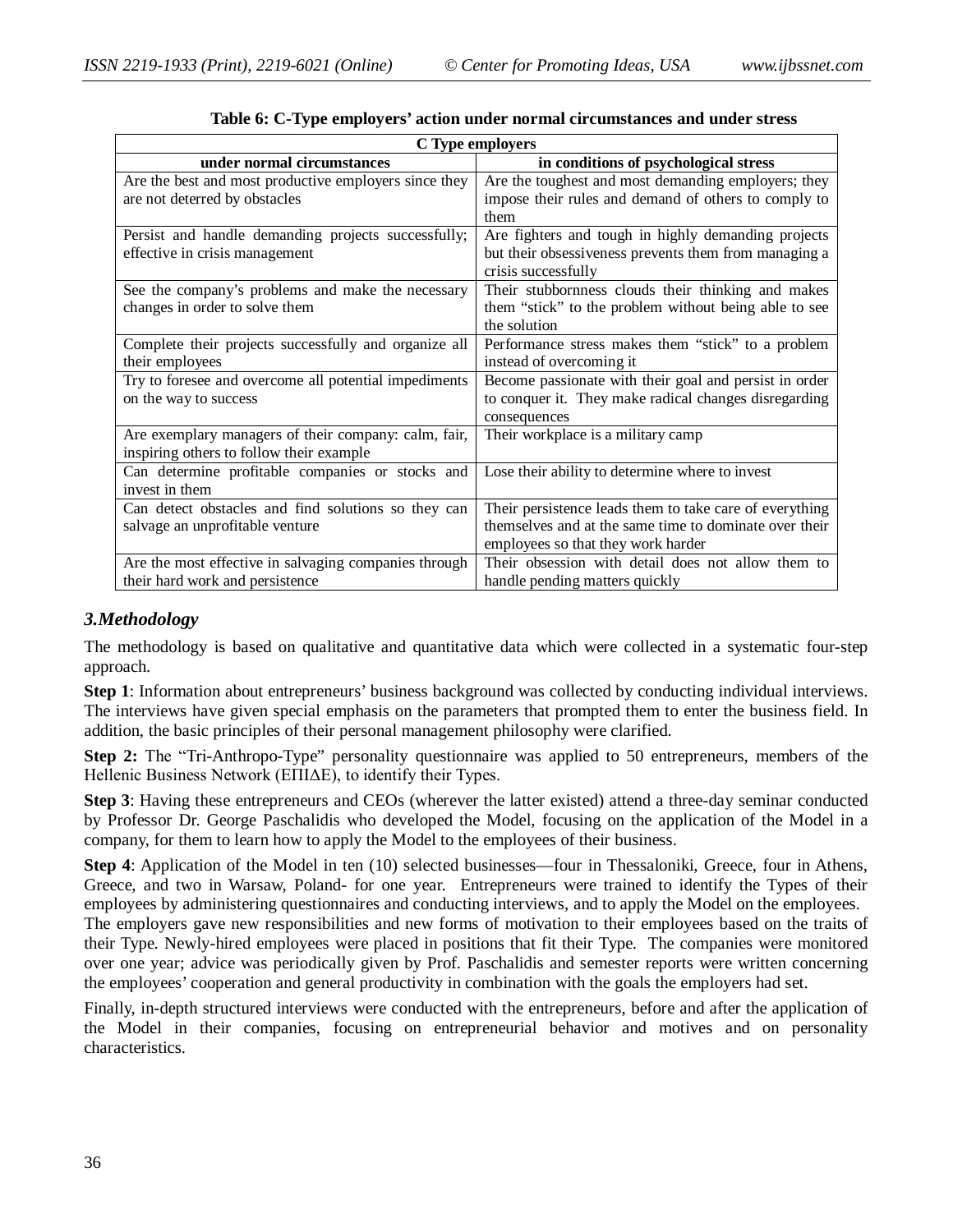### *4. Results*

After systematic codification of the basic concepts of the qualitative data received from the interviews, we continued to a comparative and thematic analysis of these data and finally to their correlation to the data in the Τri-Αnthropo-Τype Paschalidis Model.

The in-depth interviews as well as the questionnaires showed that 61% of entrepreneurs belonged to Type A, 13% to Type B and 26% to Type C. The qualitative analysis of the interviews showed that during their training in the Paschalidis Model, 96% of Type A entrepreneurs acknowledged that their behavior under conditions of stress was as follows: because of their impatience and temper, they responded to a situation with panic and tension, something that made them ineffective in managing crises and high-demand projects. They easily gave up projects, while they often behaved abruptly and unpredictably towards employees. During the application of the Model, we observed that 93% of Type A employers improved their behavior and became more patient and persistent, learned to control their temper and abrupt behavior. They became more observant, more careful, more effective in crisis management, had the clarity of thought to find solutions to problems, to not give up right away and to control their business moves before taking risks. Moreover, they recognized that when they followed the instructions of the Model and assigned a Type C to oversee their business and a Type B to manage and plan projects, then they had better results in the broader operations of their company. Detailed tables by employer Type with the data collected during the interviews, which relate to the actions of entrepreneurs and managers in calm conditions and under stress, are to be found below.

The qualitative analysis of the interviews has also showed the basic principles of their management style, how they evaluate the employees and if they show confidence. They are usually strict and require that the employees do their work correctly. They give the necessary guidelines and if they are satisfied with the results, they leave space for initiatives.

Few features excerpts from Type A interviews:

### **Life style**

*«I differ in persistence and patience from most people. My 'motto' is "I do my best and if it succeeds it's ok, if it does not I do not feel that I have missed something". I am generally an adaptable person; even with the financial crisis I have adjusted, I changed my attitude to life…I like to do things just to satisfy my own people. The whole day, I run and manage lots of things and I love it. I care for my own people & I want to offer to them».*

### **Confidence**

*«I have no trouble trusting people in my life, but as I said, I check them. In my business, I must naturally trust my employees. I cannot always control them, but they are judged by the result».*

#### **Selection and placement of employees**

*«I do not look at the details of the CV. I'm more practical. I expect them to show me their skills in practice».*

### **Management style**

*«I'm strict; I want the work to be done as it should. When we drink ouzo, we drink ouzo and when we work, we work. I give guidelines, not orders; I do not like that word. I work in this way, if you like it you can stay, otherwise leave. I don't want to run behind the employees. At first, I give "rights" to my subordinates. If they prove that they can do the job, I let them take the initiative and I expect results».*

Concerning Type B entrepreneurs, 91% of them recognized that their behavior under stress was the one described by the Model: because of their worry and their fear for the result, they dealt with situations overcautiously, lost themselves in the details and the recycling of theories and discussions, and could not solve problematic situations. Fear and insecurity led them to constant review of obstacles, resulting in inaction. They constantly gave advice and instructions to employees and colleagues. They could not fire employees easily. During the application of the Model, we observed that 87% of Type B employees began to get over their stress and overcautiousness, were able to make swifter decisions, to not worry so much about the result and to focus on the target. They started to trust, encourage, and reward their employees more. They also observed that, based on the instructions of the Model, when they entrusted the supervision of projects and employees to a Type C, they felt more secure and limited their own actions to decision-making.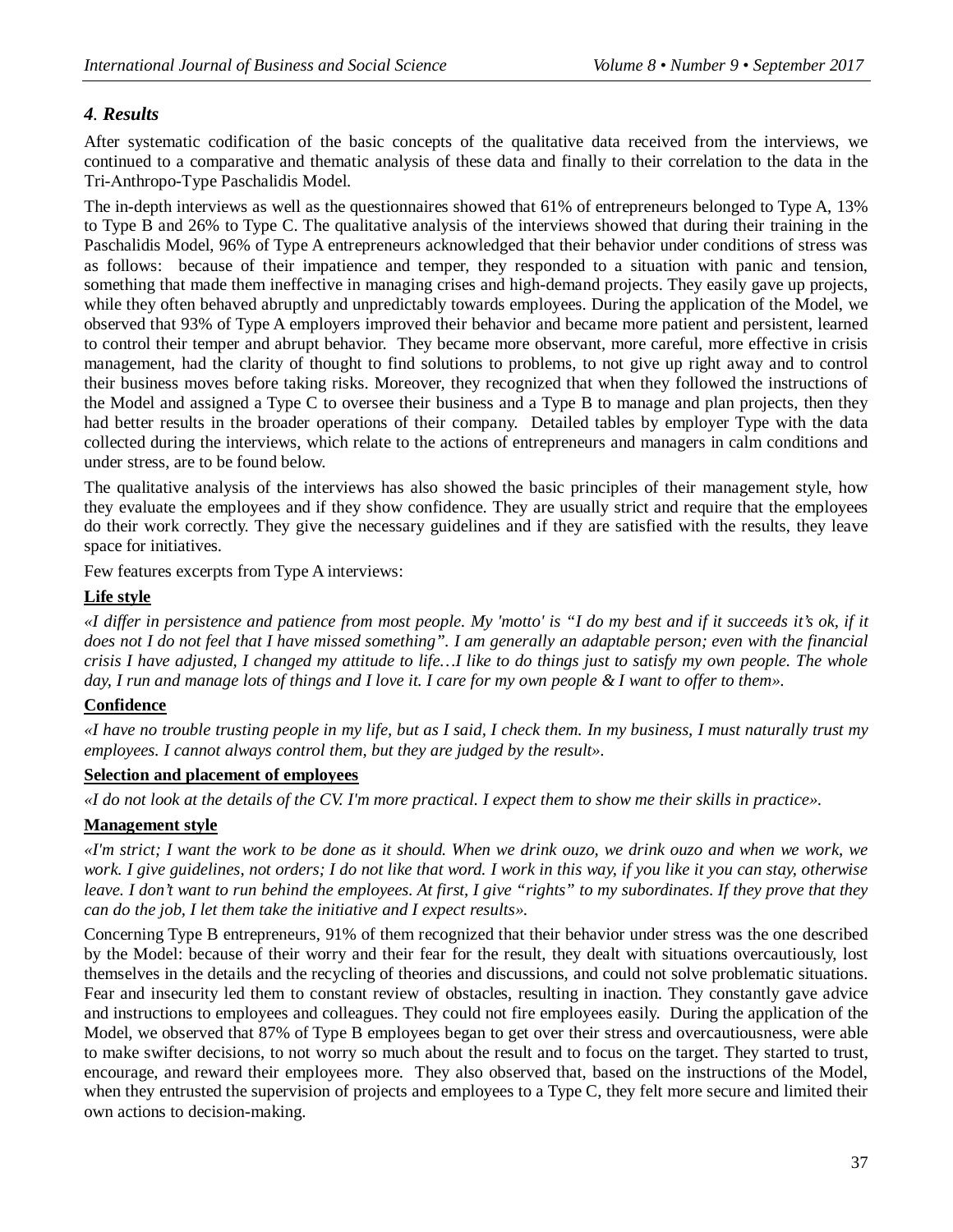Moreover, when they entrusted the execution of external affairs to a Type A, they noticed that they achieved practical, immediate, and easy solutions. The results are listed more systematically in the tables below. The qualitative analysis of the Type B interviews has showed the following: They are conservative with their business; they act cautiously. They love organizing and choose for themselves the working object that has to do with the daily management. They do not give orders or guidelines, but usually advise their subordinates. They usually prefer to work together with their family members.

Few features excerpts from Type B interviews:

#### **Life style**

*«I get on in my life in line with what I have in my wallet. I do not take dangerous risks; I tend to act cautiously, I like to be on the safe side».* 

#### **Confidence**

*«I usually share important things with my family members, mostly with my father. To trust somebody, I need to figure out if he is honest and truthful».* 

#### **Selection and placement of employees**

*«I examine in detail a CV. I am interested not only in the formal qualifications. In all CV's, all these details are described in a very good way. I am fairly skeptical about whether these skills listed in the curriculum meet in practice. For me, it is important for a candidate to have good recommendations, not only for his skills but also for his character».*

#### **Management style**

*«I want order and organization to prevail in my workplace. I cannot work in chaotic conditions. We must take into account many parameters to do well our job. We start on Monday with a meeting where I analyze to employees what they should do. During the week, I'm always beside my employees helping them do the job properly».*

Regarding Type C entrepreneurs, 95% of them recognized and acknowledged their behavior under conditions of stress as described in the Model. Because of their persistent behavior, their thought was clouded and made them obsess over problems without being able to arrive at a solution. They were strict with themselves and their perfectionism would not allow them to fail. This resulted into becoming competitive workaholics. They demanded their employees' devotion and adherence to the rules they imposed, as well as hard work to the point that they had huge employee turnover, as they were searching for the best.

During the application of the Model, we observed that 82% of these employers became gradually more flexible and managed to overcome their obsession and their stubbornness. They managed crises swiftly and effectively without getting stuck to a problem, they had the clarity of mind to see obstacles and find solutions and abandon a problematic situation, if necessary. They succeeded in directing and managing calmly and fairly without discrimination. They started to trust their employees more and be less oppressive. They also observed that they had immediate results when they followed the Model and entrusted a Type A to see difficult or problematic situations through in their practical and swift way as well as to deal with public relations, and when they entrusted a Type B with managing and planning financial and other matters. The results are listed more systematically in the tables below.

The qualitative analysis of the interviews of Type C entrepreneurs has showed that they differ widely from the other types. They perceive their lives and their business, as if they were in an ongoing fight. They are innovative and perfectionists, having at the same time high expectations from themselves and the others. They give "injunctions" and impose upon others what they themselves consider to be right. They do not hesitate to deal with several different issues.

Few features excerpts from Type C interviews:

### **Life style**

*«I believe that nothing has been given me easily in life. For one reason or another, I must always fight for something. One of the positives of my character is that I can resolve any single issue, because I handle it thoroughly and methodically… I can tolerate pressure; I will not leave a problem or a situation giving in to pressure. I can handle and resolve two, three, five situations together…I also like to deal with new, innovative things, even when others consider them to be very difficult».*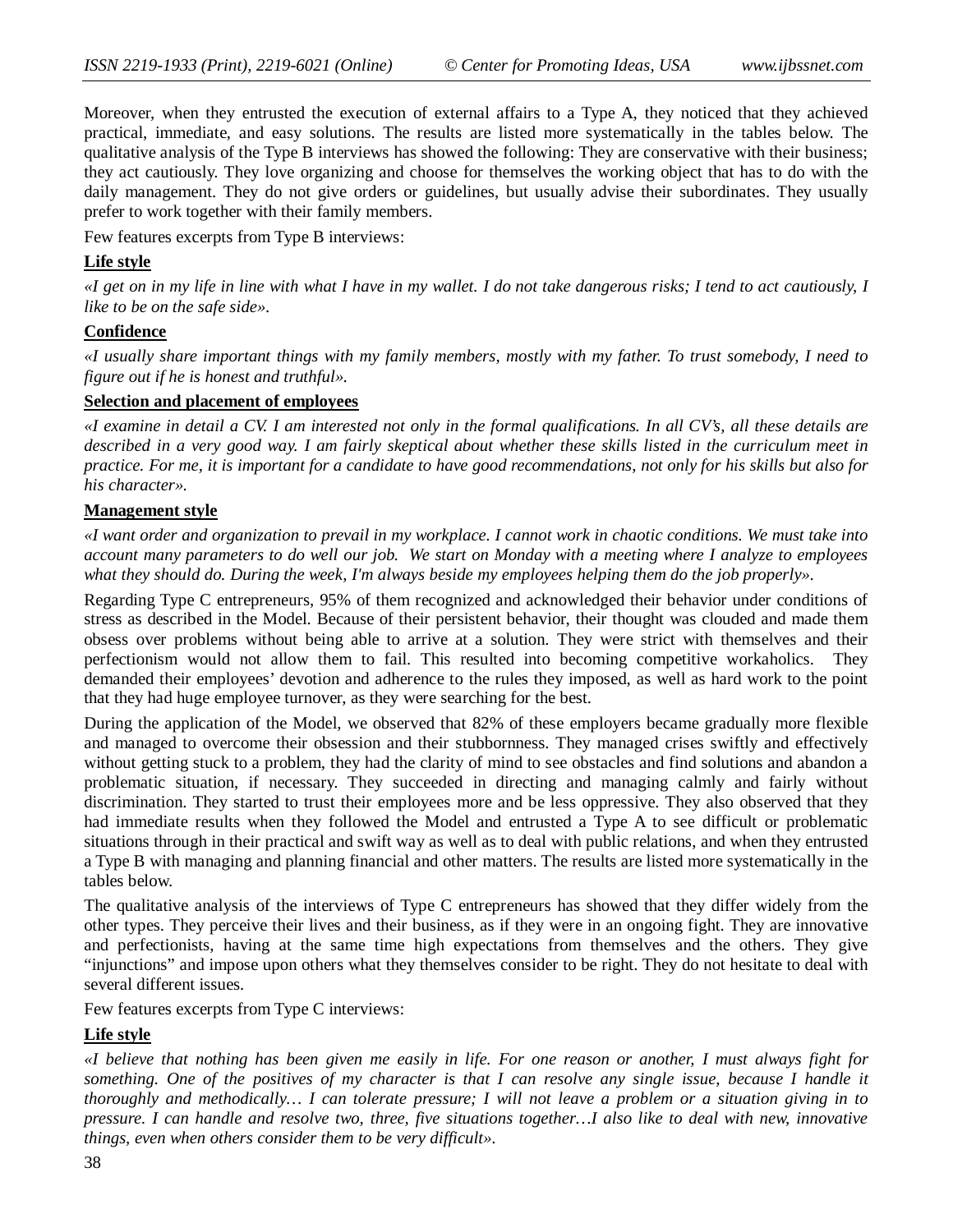### **Confidence**

*«I have confidence in my employees, but at the same time I control them, unless I find someone like me, who calculates all parameters. In that case, I control to a lesser extent… In general, any information from suppliers, external collaborators or departments of the business, I need to check and control through thoroughly. I do not leave anything to chance».*

#### **Selection and placement of employees**

*«The staff selection is based on their character rather than their CV. I'm looking for people like me with sense of honor and willingness to learn. I do not mind when mistakes are made, as long as the will is there to correct them. I give them many opportunities. I insist on training them».* 

#### **Management style**

*«Generally, whatever I undertake makes me feel stressed, because I have a sense of responsibility. I simultaneously love it, it excites me, and I become stubborn, because I must solve it. I instantly think the information over, I elaborate a plan and try to foresee everything. If I have to deal with a problematic situation, I will try to «customize» it according to my plan. The opinion of others does not affect me at all. I will ask for their advice, but I will do what I thought at first. I make jokes with my subordinates but, when I give a command it must be followed correctly and to the letter».*

Regarding the motivation of Type A entrepreneurs, data collected from business backgrounds have shown that it is their need for financial comfort, for freedom of action and expression, and quick development that motivate them. From the structured interviews of the samples, the following results emerged:

- a) 80% of entrepreneurs are materially prosperous, something important for their life styles
- b) The managerial style of 96.7% of Type A entrepreneurs is to focus on the issue at hand, disregarding details
- c) Type A entrepreneurs do not follow the standard working hours, and if necessary they work longer hours or manage the company's public relations
- d) 90% of the sampled entrepreneurs said that they seek out and take advantage of every opportunity, manage many and various companies, and easily trust others to manage their companies. They set short-term goals and abandon problematic ventures easily, because they cannot handle mental pressure when a company does not proceed successfully.

*«I became an entrepreneur because I wanted to leave my father's office, not so much for economic reasons but because I wanted my personal freedom in my work place… I want for my children and myself to have the comforts of life, without being obliged to work with relatives in a small family business».*

Regarding Type B entrepreneurs, data have shown that they are motivated by the need for financial security and stability, and for recognition and social status. From the interviews, the following emerged:

- a) 97.6% admitted that their fear of failure has led them to conservative business moves, with slow and careful steps. They have intense thinking and doubts that prevent them from undertaking high-risk ventures
- b) 75% of them live simply and conservatively. They make sure they keep a low-profile lifestyle and they ask their family to do the same
- c) 97% of them set realistic and long-term goals, planning meticulously to safeguard the future of the company. These entrepreneurs admitted that this results in them maintaining companies with average financial returns
- d) 76% said that while at the beginning of their careers they took risks and invested more, as soon as they secured the prosperity of their families, they became conservative and did not seek to expand their businesses taking new risks.

#### *«It motivated me the fact that I wanted to ensure the financial needs of my family. I also like to communicate with people and to sub serve them».*

As for Type C entrepreneurs, the study has shown that they are motivated by the need for financial success, for authority over others, for recognition and glory. From the structured interviews and business background analysis, the following emerged:

- a) 97% of Type C entrepreneurs tend to set difficult long-term goals and to invest in ventures that seem difficult or even impossible
- b) 93% of them invest in glamorous public relations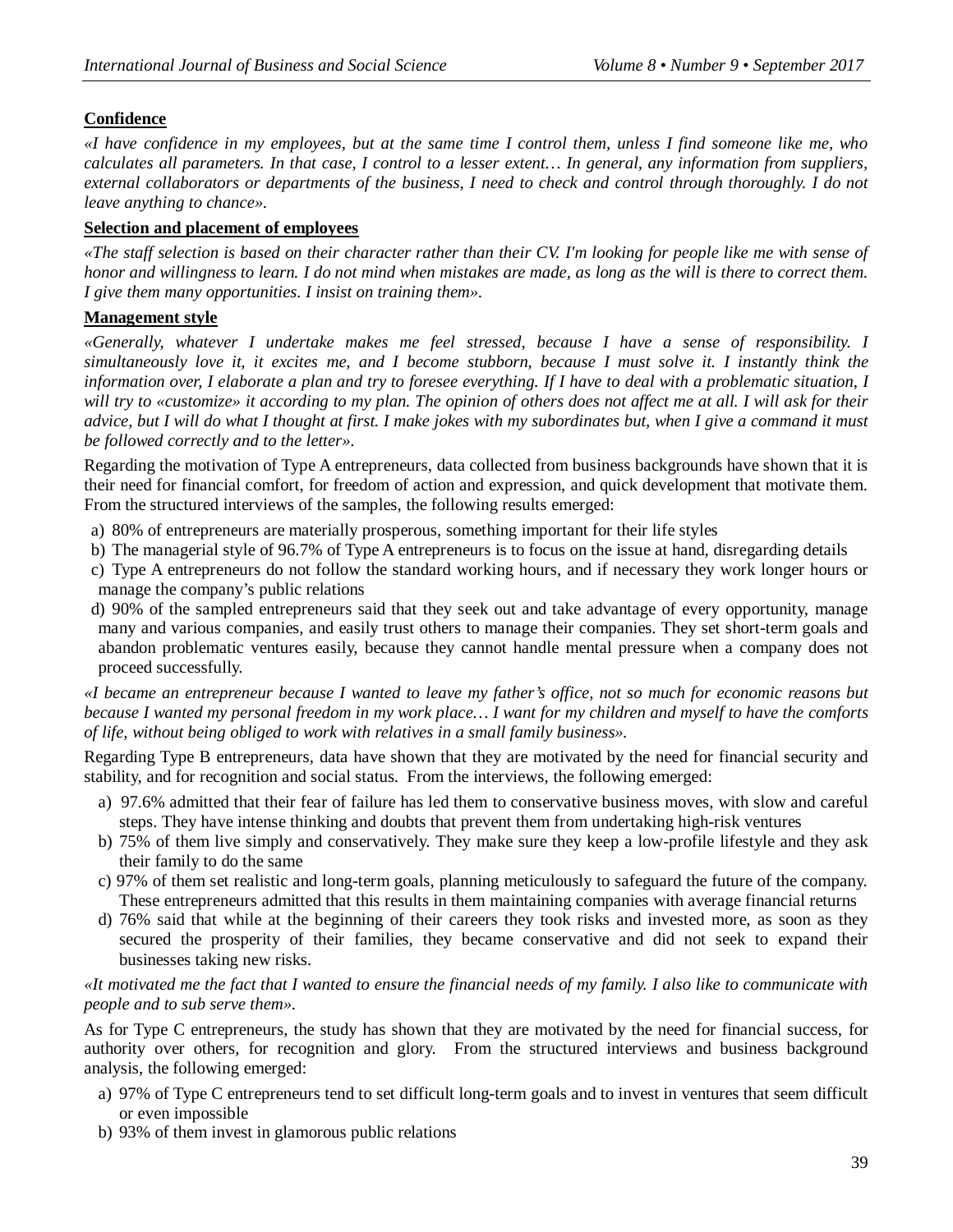- c) 98% do not measure the effectiveness of a company on the basis of the budget but on the basis of the company's image
- d) 96.8% of them seek the new and the cutting-edge and risk to achieve it
- e) 98.2% want to be at the top

*«An incentive effect to become an entrepreneur was my desire to exercise command. My father's company passed easily to me, because I had done the right studies».*

In those businesses that applied the Model, 86% of the entrepreneurs reported that knowing the Types of their employees and managing them according to their Type (including the motivation that each Type needs according to the Model) resulted in significant increase in productivity, up to 50% in some cases; cooperation among employees improved; production lead time was reduced. All this resulted in increase of orders.

#### *Conclusions*

The results of the study have shown that the Tri-Anthropo-Type Paschalidis Model is an invaluable tool for entrepreneurs and CEOs as it opens the path to self-knowledge and personal development and enables them to identify the reasons behind their business behavior and motivation. It has emerged that Type A is motivated by business opportunities, aiming at easy profit; Type B is motivated by the necessity to achieve security and stability; and Type C is motivated by the necessity to excel, is innovative and does not follow the beaten track. The study has shown that, as the Model supports, each Type develops different temperament, abilities, and weaknesses as the part of the brain with which each Type functions forces him/her to behave differently.

Consequently, the Type A entrepreneur has a leader's temperament; the Type B has managerial (organizational) abilities; and the Type C is performance and goal oriented. Yet, the study and the Model have shown that the Type of each entrepreneur (bound until now to specific behaviors and actions) is not a limiting factor anymore: by knowing their Types, they minimize their weaknesses, they reinforce their strengths, and they adopt the strong and positive qualities of the other two Types. Thus, they develop a unique and complete personality and are able to lead their companies without stress. According to the Model, a successful company must incorporate people of all three Types in positions and roles in which each Type can use their strengths to the maximum.

At the same time, the study has shown that by using the Model, entrepreneurs can identify quickly and clearly the behaviors of their employees to forestall any mental or physical disease, as their employees are happy in their workplace. Similarly, the relationship and cooperation among entrepreneurs, stakeholders and employees improved and became productive and harmonious. The Model shapes a new company culture in terms of behavior and operation. It reinforces the brand of the companies, so that they be more attractive to the employees. Compared to other models, it gives a company a competitive edge and secures for employers the best possible distribution of responsibilities and projects.

#### *References*

- Baron, R. (2004). The Cognitive Perspective: a Valuable Tool for Answering Entrepreneurship's Basic Why Questions. *Journal of Business Venturing.* 19 (2), 221 –239.
- Bridge, S., O'Neill, K. & Cromie, S. (2003). *Understanding Enterprise, Entrepreneurship and Small Business*. Basingstoke: Palgrave Macmillan.
- Bruyat, C. & Juliet, P.A. (2000). Defining the Field of Research in Entrepreneurship. *Journal of Business Venturing.* 16 (2), 165–180.
- Buchholz, R. & Rosenthal, S. (2005). The Spirit of Entrepreneurship and the Qualities of Moral Decision Making: Toward A Unifying Framework. *Journal of Business Ethics*. 60 (3), 307–315.
- Carolis, D., Marie, D. & Saparito, P. (2006). Social Capital, Cognition, and Entrepreneurial Opportunities: A Theoretical Framework. *Entrepreneurship Theory and Practice*. 30(1), 41-56.
- Henry, C., Hill, F. & Leitch, C. (2004). The Effectiveness of Training for New Business Creation. *International Small Business Journal*. 22 (3), 249-269.
- Korunka, C., Frank, H., Lueger, M. & Mugler, J. (2003). The Entrepreneurial Personality in the Context of Resources, Environment, and the Startup Process – A Configurational Approach. *Entrepreneurship Theory and Practice.* 28 (1), 23-42.